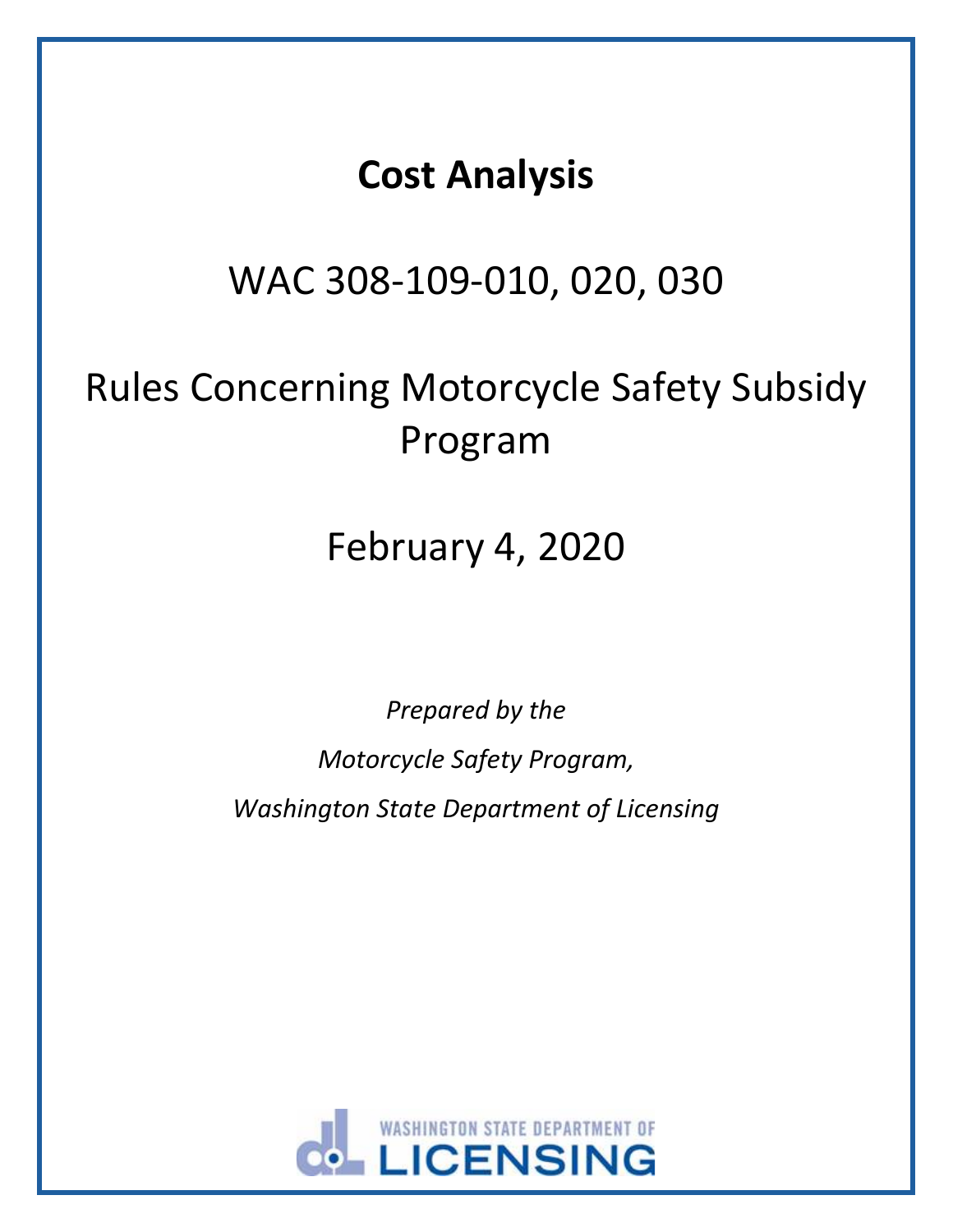## **Background**

In 2019 the legislature passed updates to **RCW 46.81A.020 Powers and duties of director, department** which, among other changes, required the Department of Licensing (DOL) to adopt rules to administer the motorcycle operator subsidy program. The rules may address:

- 1. Testing costs
- 2. Offer financial need-based subsidies for motorcycle training, and
- 3. Employ other strategies to improve access to motorcycle ridership

The DOL currently contracts with motorcycle safety educators in Washington State, providing subsidies to students and helping to ensure the availability of motorcycle safety education classes throughout the state. Any rulemaking would be a change to the way that has been done in the past. The DOL invited these business owners to participate in a series of rulemaking workshops to draft rule language. Over half the businesses were represented in the meetings. Once the group was concluded, the draft rule language and an explanation of foreseen impacts were emailed to the mailing list of motorcycle safety educators.

## **Conducting a Cost Analysis**

## **Impacts:**

Currently only classes, not testing are subsidized by the DOL. The schools are given a set amount of subsidy funds that is then applied to some classes or some seats in classes, resulting in students vying for the discounted seats. Refresher courses and advanced courses are currently subsidized at a lower rate which means there is less incentive for riders to refresh their skills after lapses in riding, to advance their skills if they are planning to increase their riding, or ride in different environments. The proposed rule would:

- Allow businesses to subsidize each seat in a class at an equal rate until subsidy funds are no longer available in approved novice (which may include testing), intermediate, or advanced courses
- Reimburse businesses until allotted subsidy dollars are no longer available
- Offer subsidy funds based on the number of students trained in the previous year, and weigh numbers on future training projections when new schools open or other factors determine a need to examine future trends

### **Minor Cost Threshold:**

All business owners will be required to comply with the proposed rules. The threshold defined in Washington State's Regulatory Fairness Act defines "minor cost" as less than three-tenths of one percent of annual revenue or income (.003%), or 100 dollars, whichever is greater, or 1% of annual payroll.

### **Analyze Cost of Compliance:**

During the rule writing workshops, owners discussed the minimal impact that this model would impose on businesses and that it would not impose any costs. An email was then sent out to all of the business impacted with the foreseen impacts outlined and the draft rule language. They were given over three weeks to respond. Responding businesses reported that the rules would not have an economic impact on their business. There were two responses that conveyed concerns about implementation and procedures. The DOL is committed to working collaboratively with the businesses to implement the rules and minimize the amount of labor, material, and resources required to request reimbursement as much as possible.